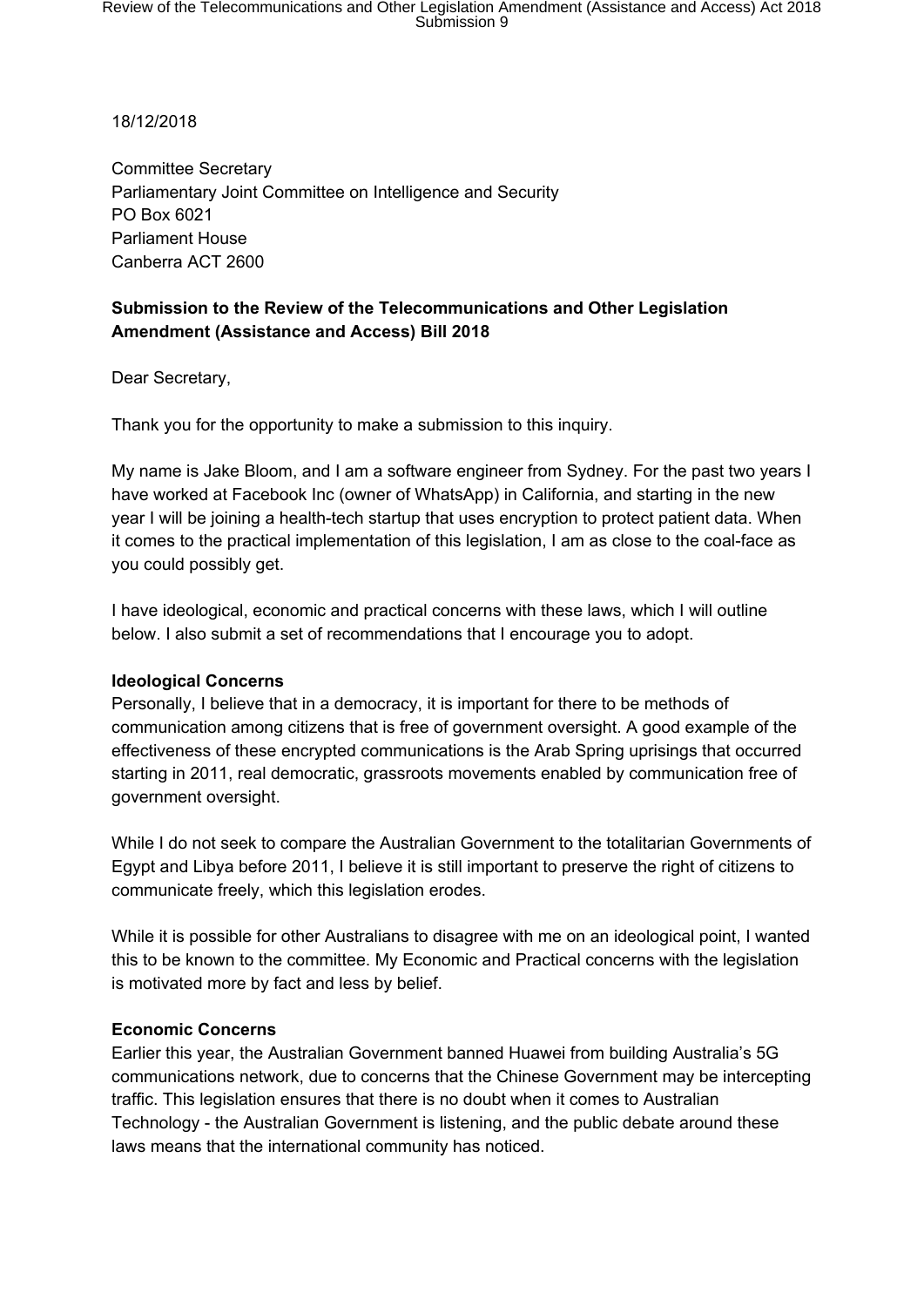For a concrete example, Apple and NASA use Atlassian's product "BitBucket" to store their source code. As a result of the passage of the bill, Apple and NASA know that a capability to read their source code could be installed into BitBucket without notice. As a result, international firms will move away from using Australian made software to power their business, in a huge blow to the Australian export market.

More alarming, however, is that there is currently no clarity as to whether a Technical Capability Notice can be served to a company or an individual, meaning that software companies such as 1Password have already started discussing the future of Australian employees at their company.

In May 2018, the European Union's General Data Protection Regulation (GDPR) law came into effect, which requires immediate disclosure of improper uses of user data (such as turning said data over to the government), no matter how many or few users of the service were impacted. This means that an Australian company that has been subjected to a Technical Assistance Notice or a Technical Capability Notice cannot comply with the GDPR laws and cannot legally export to Europe.

As a result, this legislation cuts off the export market for Australian software companies, and puts in jeopardy the employment of Australians overseas. There are over three hundred Australians employed at Facebook, and all of them are learning world class skills that many hope to bring back to Australian shores one day. This legislation would cut off this learning pathway for Australians overseas and stymie the knowledge that they bring home with them.

### **Practical Concerns**

As I mentioned in the opening of the submission, as a software developer that deals with encrypted messages, I am well placed to comment regarding the impracticality of the legislation.

Firstly, the phrase "whole class of technology" is not well defined, and as a result, the implications of what constitutes a "systemic vulnerability" is unclear. This makes a real difference when implementing the code to comply with a Technical Capability Notice, and could make the difference between safely intercepting one person's data and opening a backdoor for anybody to get in.

Secondly, it is accepted practice when writing software that before you can deploy your code for users to interact with it, it needs to be reviewed by another person. This renders the confidentiality clauses within the legislation useless, as at least one other person will see that a weakness, vulnerability, spyware or redundant code is being inserted. Upon discovering this, it would be raised immediately to management or leadership of the company, and would likely resolve in an immediate termination of the engineer who executed the Technical Capability Notice.

Having worked at a large multinational company, I can tell you that the rank and file employees as well as the leadership would be more inclined to pull a product from a market altogether rather than compromise the security of the application. Given that Apple has